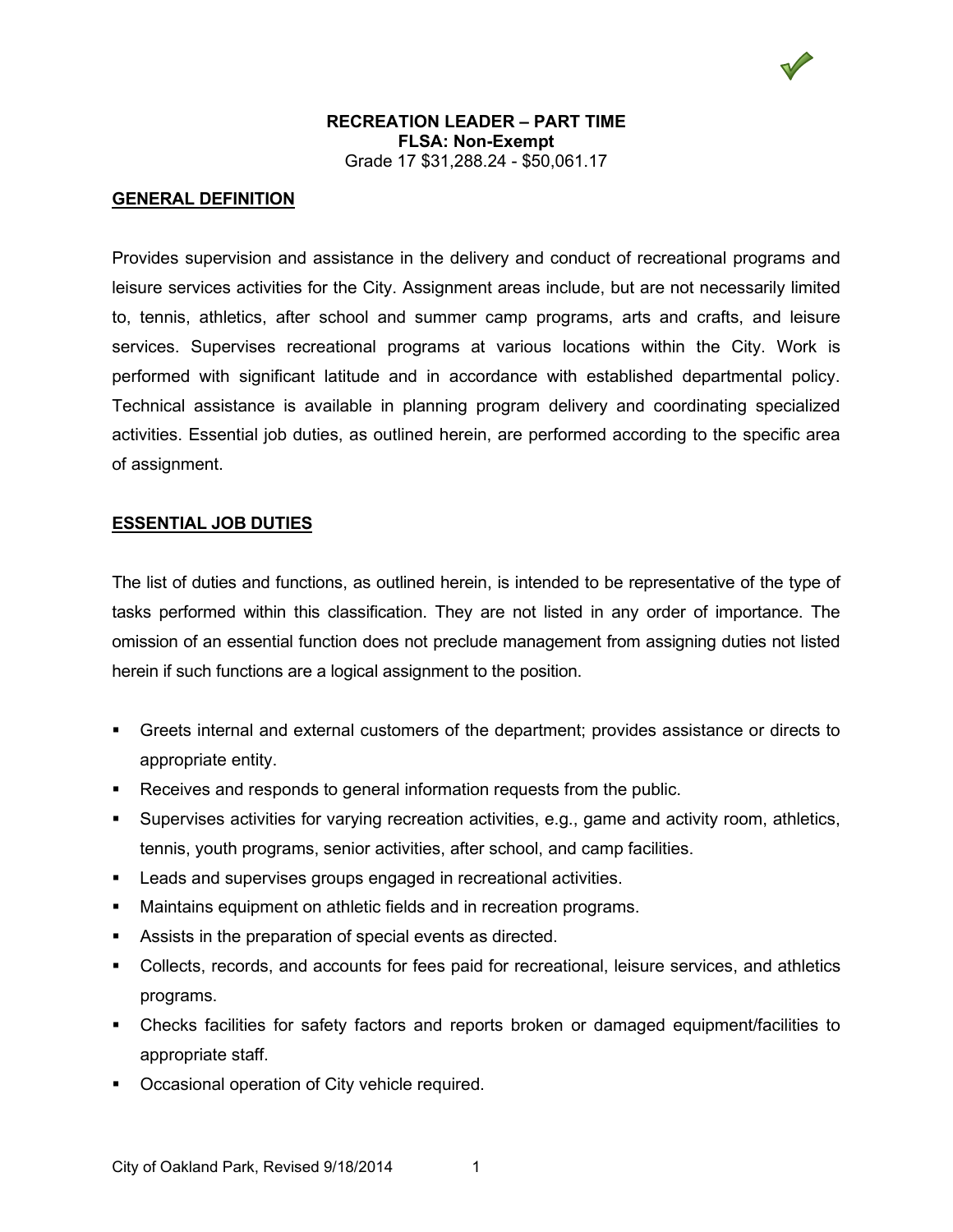- Responsible for opening, closing, and securing of assigned facilities/locations.
- Establishes and maintains effective working relationships with internal customers, external entities, and the general public.
- Communicates with co-workers, management, citizens, and others in a courteous and professional manner.
- **Requires regular attendance to scheduled work shifts.**

# **KNOWLEDGE, SKILLS & ABILITIES**

- Considerable knowledge of the principles, rules, materials, and equipment used in most recreation activities.
- Considerable knowledge of the leisure service activity needs of the community.
- **Interpersonal skills for communicating and leading recreational activities for a** demographically and culturally diverse community.
- Ability to work independently under limited supervision in carrying out department recreational programming.

# **MINIMUM ACCEPTABLE EDUCATION, TRAINING & EXPERIENCE**

Bachelor's degree in Recreation or other related studies or High School graduate or GED equivalent with 6 months previous recreational program experience. Requires CPR and First Aid certification. Valid State of Florida Class "E" Driver's License.

### **PREFERRED**

Child care positions: 40-hour child care certification.

### **PHYSICAL REQUIREMENTS**

The City of Oakland Park is an Equal Opportunity Employer. In compliance with the Americans with Disabilities Act (42 U.S. C. 12101 et. seq.), the City of Oakland Park will provide reasonable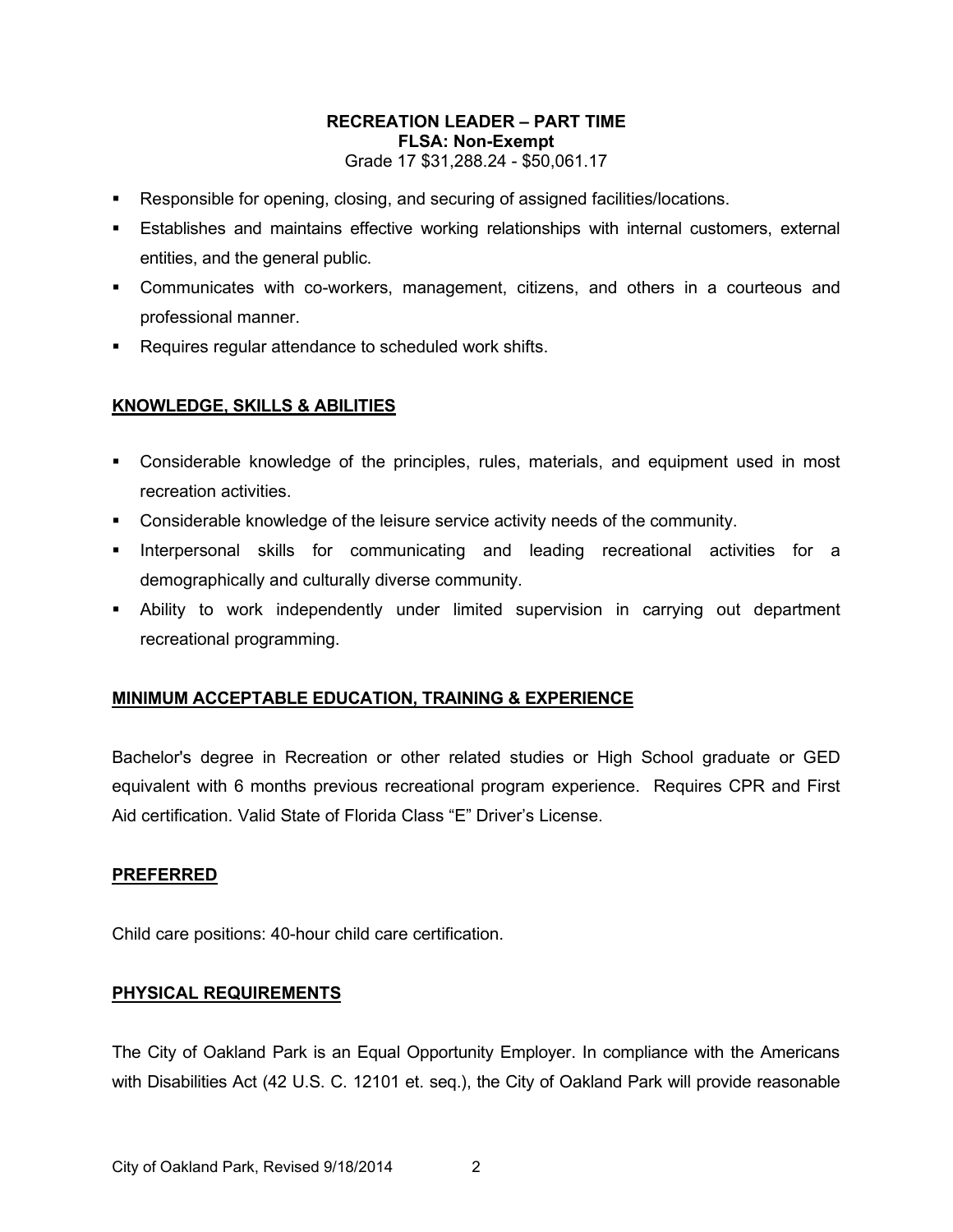accommodations to qualified individuals with disabilities and encourages both prospective and current employees to discuss potential accommodations with the employer. The physical demands described here are representative of those that must be met by an employee to successfully perform the essential functions of this job.

- The ability to stand, sit, walk, talk, and hear.
- **Must be able to operate objects, tools or controls and reach with arms and hands.**
- The employee is occasionally required to climb, balance, stoop, kneel, crouch, or crawl.
- **Traverse rough terrain, walk up or down stairwells, ladders, or steps.**
- **The employee must frequently lift and/or move up to 35 pounds.**
- Must be able to remain outdoors for extended periods of time in high heat and humidity conditions.
- Vision ability includes close and peripheral vision and depth perception.
- Oral communications ability.

A review of this position has excluded the marginal functions of the position that are incidental to the performance of fundamental job duties. All duties and responsibilities are essential job functions and requirements are subject to possible modifications to reasonably accommodate individuals with disabilities. To perform this job successfully, the incumbent(s) will possess the abilities and aptitudes to perform each duty proficiently. Some requirements may exclude individuals who pose a direct threat of significant risk to the health or safety of themselves or other employees. Requirements are representative of the minimum level of knowledge, skills and ability.